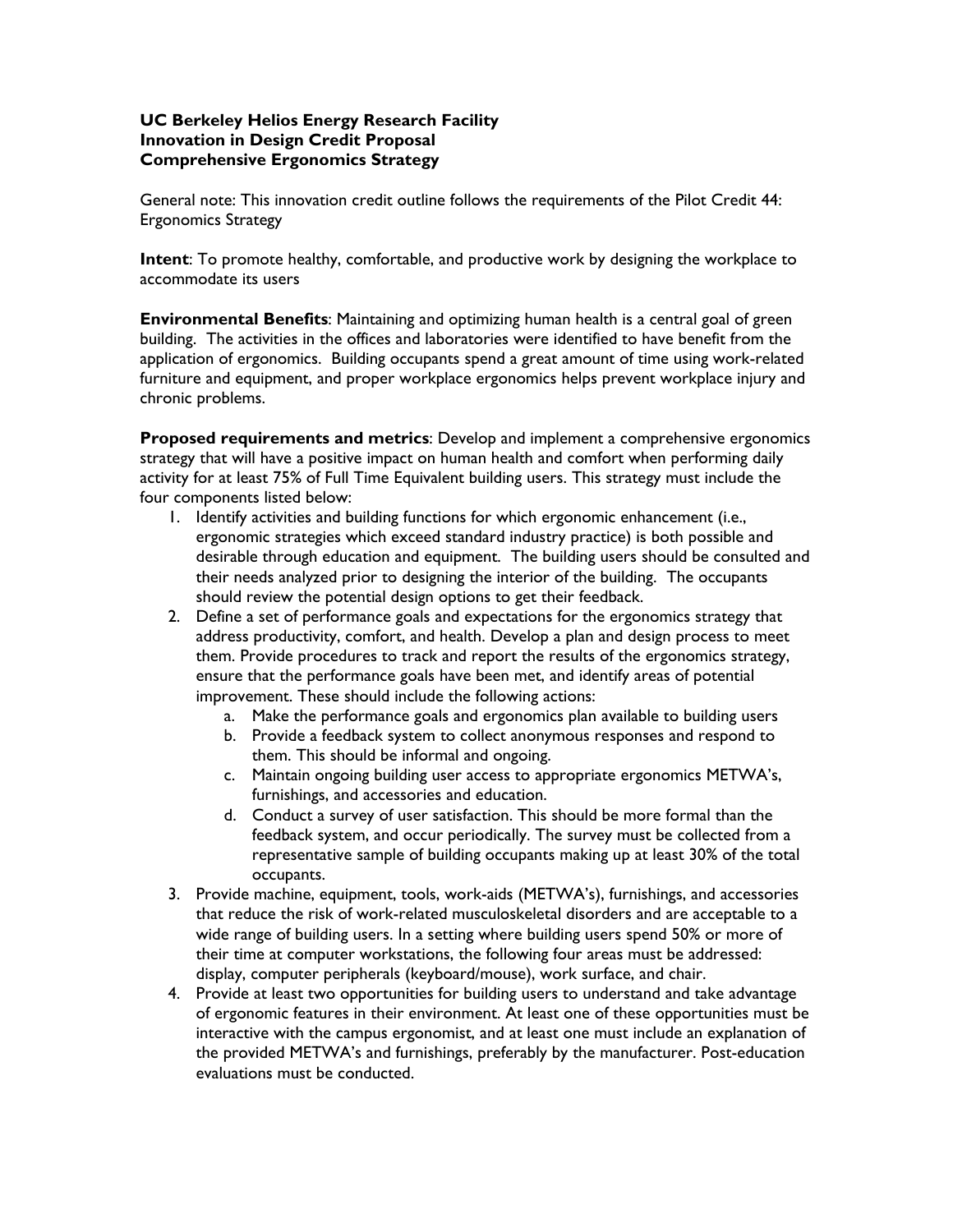## **How requirements are met**:

- 1. Preventive workstation evaluations for all faculty and staff who use a computer four hours a day or more are (1) required by the campus Health and Safety Guidelines for Computer Users, and (2) the responsibility of each department. Helios has a Department Safety Coordinator and at least one staff or faculty member who serve as a Department Computer Workstation Evaluator (DCWE) after being trained by the campus-wide ergonomics program. In addition, the ergonomics staff has consulted with the architects and occupants for Helios to identify the activities in the building where ergonomic enhancements would be possible and desirable. These activities are primarily computer use in offices and adjustable tech stations in the laboratories.
- 2. A plan has been developed to meet the ergonomics goals, track results, and identify areas of potential improvement, including:
	- a. Plan and goals: Helios will be furnished with computer furniture and equipment that meet or exceed the ANSI/HFES 100-2007 standard. In addition, the laboratories will be furnished with adjustable tech work benches. Helios's goals and plans are part of our campus-wide ergonomics program and are widely available through the program's website: http://www.uhs.berkeley.edu/facstaff/ergonomics/ergoatwork.shtml
	- b. Ongoing feedback: workstation evaluations are performed by the Department Computer Workstation Evaluators (DCWE) for all building occupants using a computer 50% time or more. DCWE(s) will perform evaluations upon building occupancy, and as needed thereafter for new users, survey respondents scoring 11 or less, and by request on an ongoing basis.
	- c. Ongoing access to equipment and education is also available through our campus-wide program, please see 4 below.
	- d. User satisfaction: the department will conduct a computer user satisfaction survey (see attached) of relevant users with the following goals and follow-up:
		- i. Target at least a 30% response rate of relevant building users.
		- ii. Target 80% of the survey respondents to score 12 or higher on the satisfaction survey (out of 15 yes/no questions).
		- iii. For non satisfactory results, the DCWE(s) will review the workstations and make recommendations.
		- iv. The department will make any necessary changes.
- 3. UC has negotiated Strategic Sourcing Agreements that enable departments to purchase computer furniture and equipment that meet or exceed the ANSI/HFES 100-2007 standard. We maintain a pre-approved product list available at http://www.uhs.berkeley.edu/facstaff/ergonomics/matchingfunds/productlist.shtml, and also use the attached checklists for Interior Designers, DCWEs, systems furniture, task chairs to ensure the furniture and equipment outside the pre-approved list meets the ANSI/HFES 100-2007 standard for computer users. These products offer a wide range of adjustability and reduce the risk of work-related musculoskeletal disorders through adjustability and ample work surface to support the computer equipment and peripherals. This list covers computer peripherals including keyboards, mice, and keyboard trays. We maintain Laboratory Ergonomics Requirements on the Capital Projects website at http://www.pdc.berkeley.edu/CDS\_ucb/SR-6A.html and this information was utilized for this project.